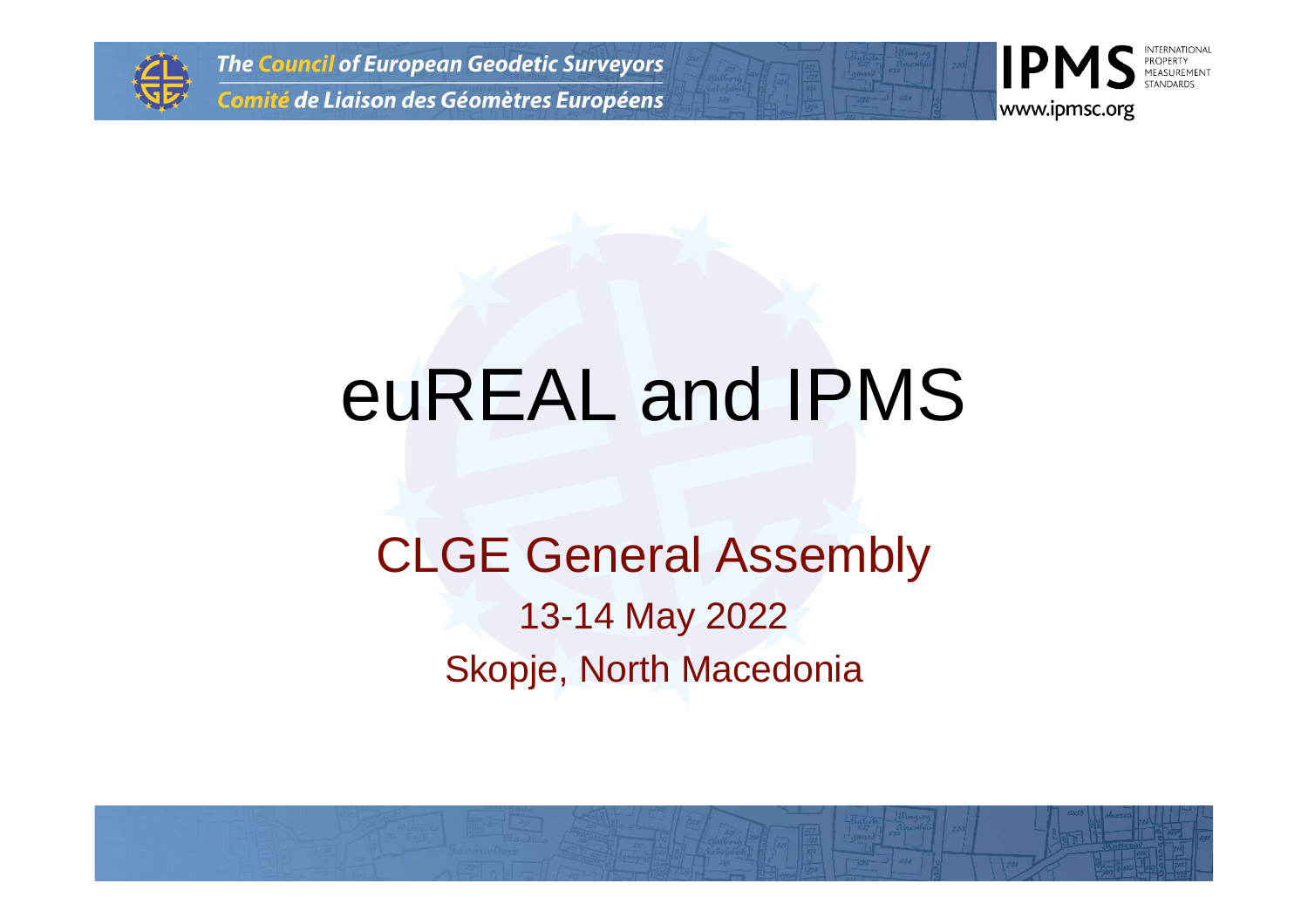



- • IPMS: All Buildings relates to all BuildingClasses and Specialist Buildings
- • 1st consultation
	- Running from February till March 2021
	- IPMS SSC received 21 responses
	- Revisions to simplify the document and add additional clarity
- • 2nd consultation
	- Running from 14 February until 8 April 2022

| www.ipmsc.org | <b>IPMS</b>                                                   |
|---------------|---------------------------------------------------------------|
|               | <b>Exposure Draft</b><br><b>International Property</b>        |
|               | <b>Measurement Standards:</b><br><b>All Buildings</b>         |
|               | <b>International Property Measurement Standards Coalition</b> |
|               |                                                               |
|               |                                                               |
|               |                                                               |

www.ipmsc.org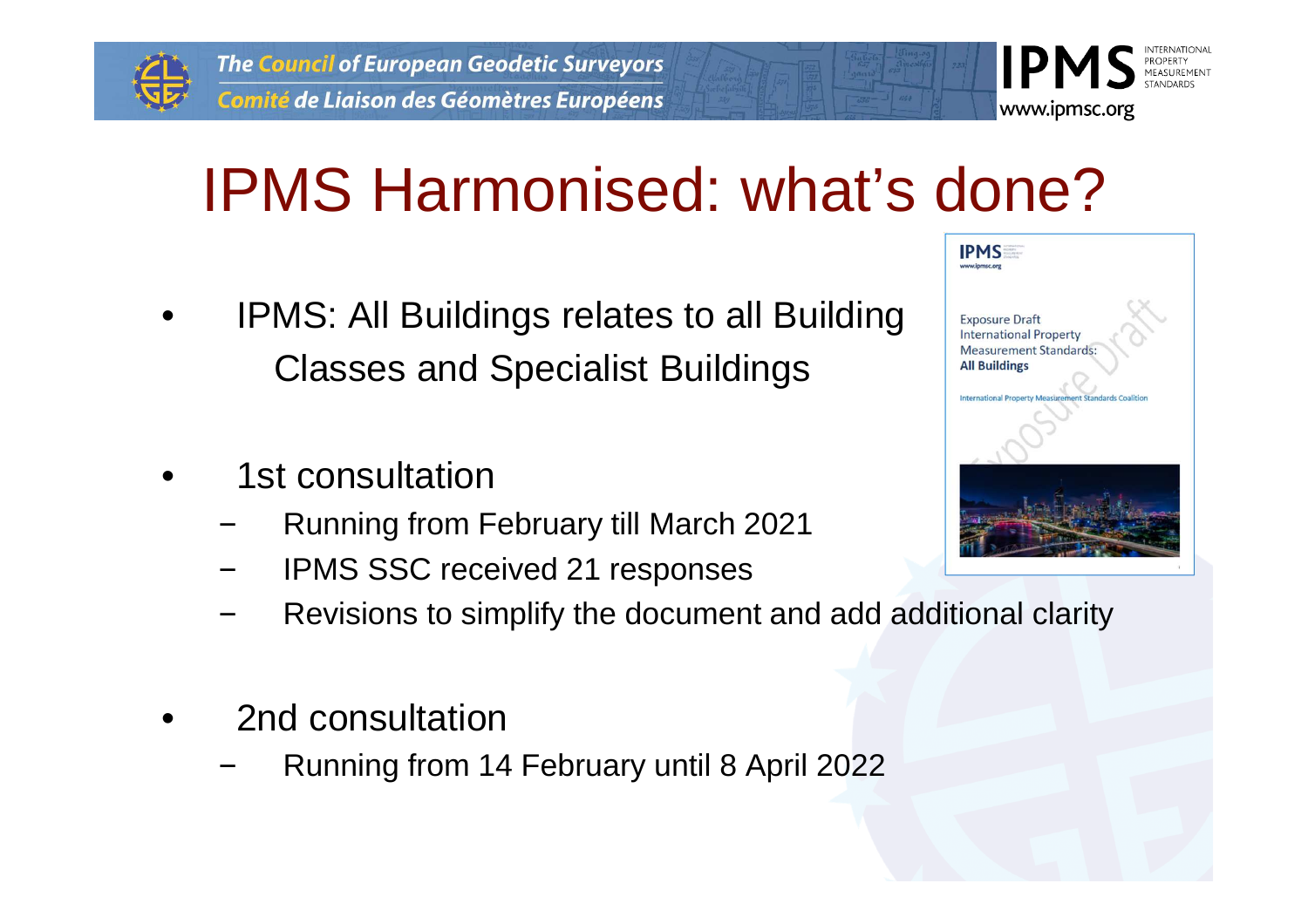

## IPMS Harmonised: what's done?

- • 2nd consultation
	- No. of downloads of the draft document: 572
	- No. of responses: 12
		- •Israel Government Valuation Office
		- •API
		- •CLGE
		- RICS•
		- Some individuals•



**IIPM** 

www.ipmsc.org

PROPERTY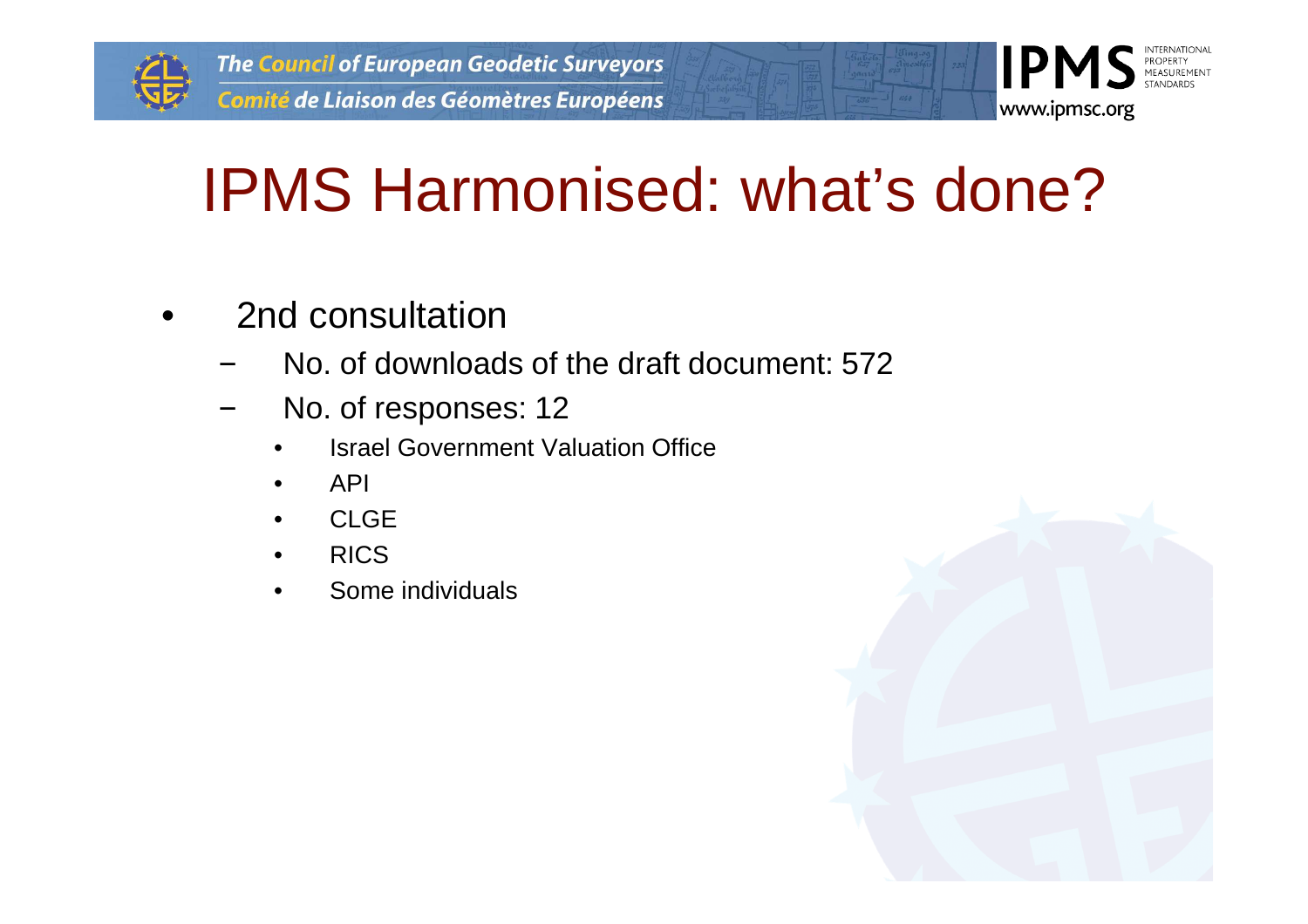

### Comments CLGE

- • CLGE working group (chair: Thomas Jacubeit)
	- Physical meeting in Brussels: 22/03
	- Virtual meetings (Teams): 07/04 and 28/04
- • Focus on essential remarks that we really want theIPMS Coalition to consider
	- Keeping in mind that the other comments will be kept on board for euREAL v2.0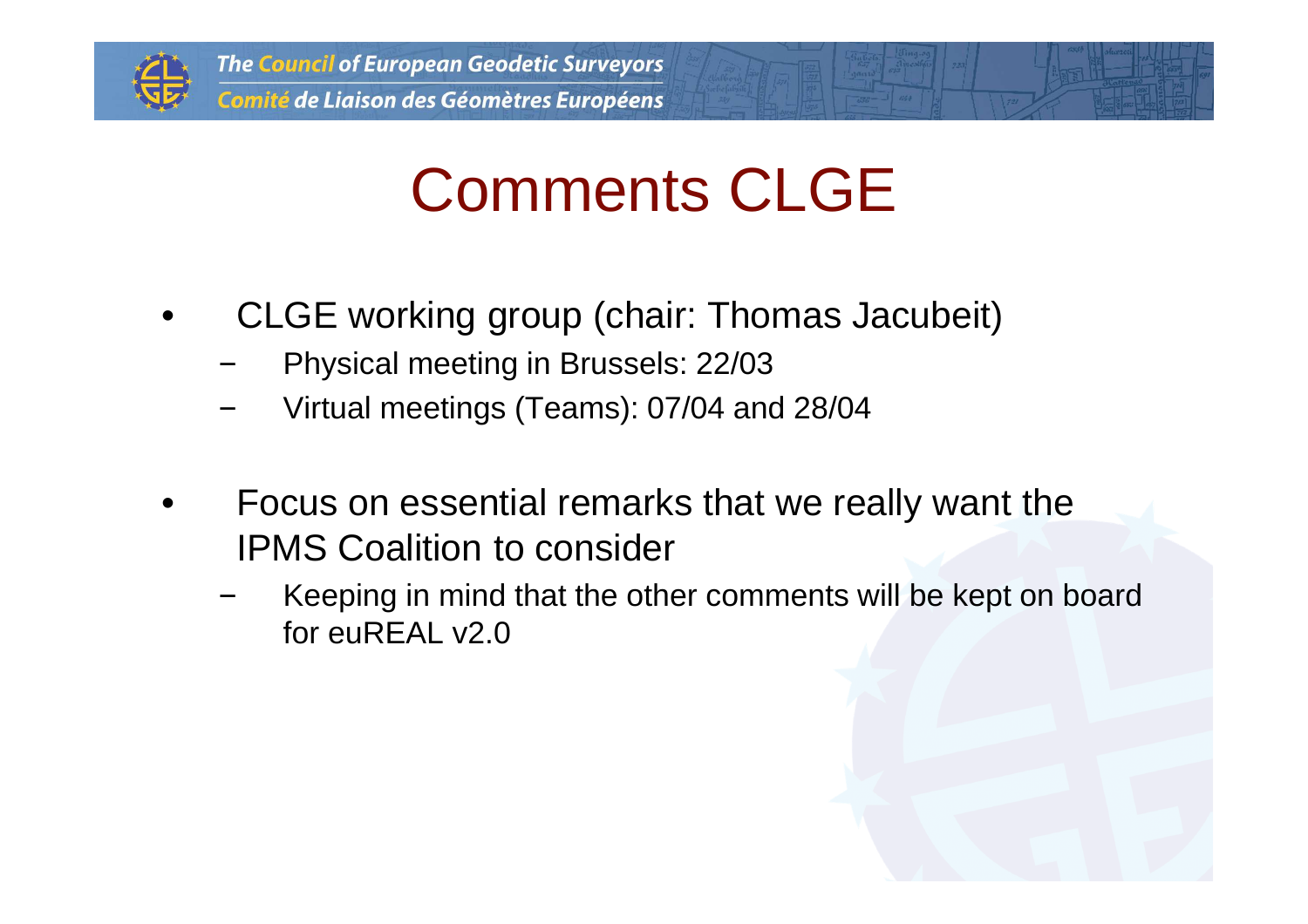

### Comments CLGE

- • The document requires professional editing to ensureconformity and consistency
	- Inconsistencies within the language used, which is causing avoidable confusion
- • There are defined terms within the document that are not clear and require further clarification(s)
- • Door openings and entrances to lifts are not clear(when ought the area be classified as part of the wall and when should it be classified as another area) andthey do require further clarification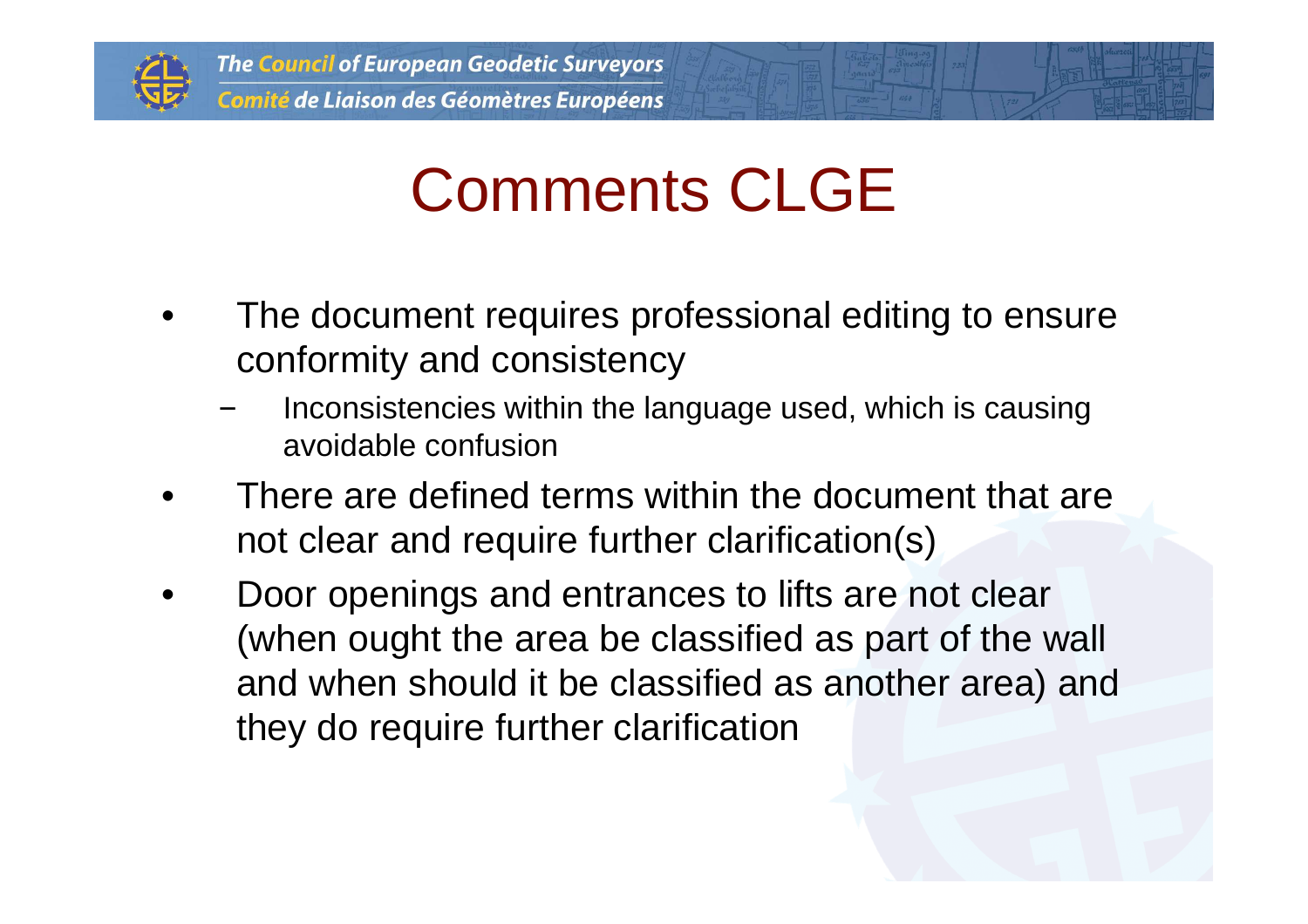



#### IPMS Harmonised: next steps?

- • Revisions based on the comments received during 2nd consultation round
	- Finalize one single standard !!!
- •Preparation of the final launch